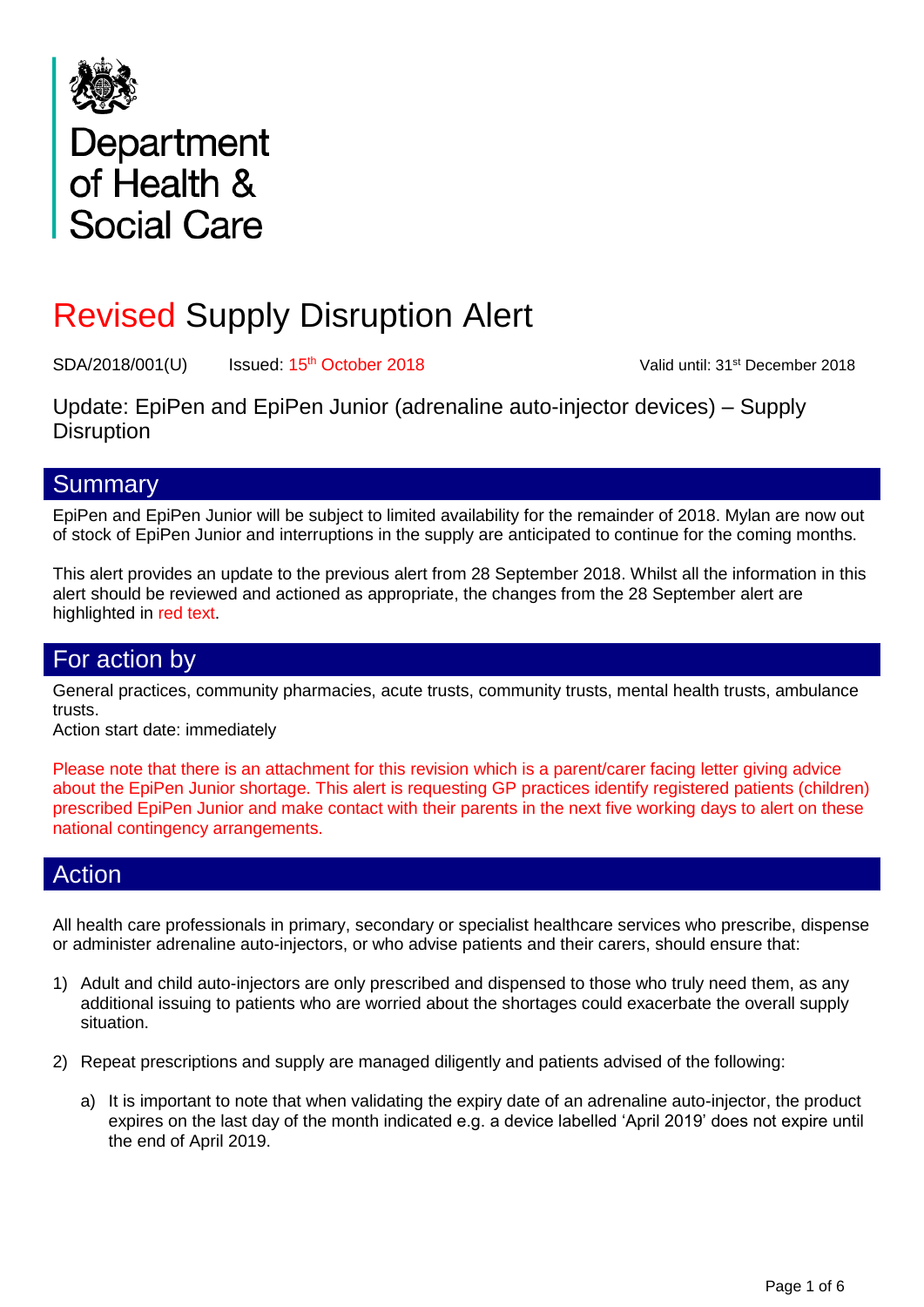- b) Certain batches of adult EpiPen can be safely used for four months after the expiry date has passed - please see further information about these batches below. Where possible, prescribers should not prescribe a replacement adult EpiPen whilst the original is within the extended use by date.
- c) Patients should be advised not to dispose of their expired devices until they have replaced them. If no new devices can be obtained parents / patients should be advised to use expired devices in an emergency as this is safer than not using them, it will not be dangerous but the potency of the adrenaline may have reduced.
- 3) Due to ongoing constraints affecting EpiPen 300mcg and Epipen 150mcg devices, some adults and children may need to switch from their usual device to other alternative adrenaline auto-injector devices that may be more readily available. The different brands of adrenaline auto-injectors are not used in exactly the same way and therefore specific training and advice is required for each of the devicesplease see information on these alternative devices below.
- 4) Junior adrenaline auto-injectors (150mcg) in all 3 brands Epipen, Jext and Emerade should be reserved for children weighing under 25 kg during this shortage period. Children weighing more than 25 kg should be given adult auto-injectors (300 mcg) – see further guidance below.
- 5) Prescribers should work in close collaboration with their local pharmacies to understand which devices are available. Prescribers and pharmacists should work together to ensure patients who are switched to an alternative device are trained appropriately and understand how to use the new device.
- 6) To manage the existing supply of EpiPen Junior® and other replacement products over this short-term period it has been necessary to put in place national contingency arrangements to ensure that those patients with the greatest short-term need have priority access to the 150mcg adrenaline auto-injectors as they become available. We are therefore asking community pharmacies and dispensing practices to validate prescription requests before supply by wholesalers on an individual patient basis in the short term until national supplies can be replenished over the coming months. Specific guidance on this will be issued directly to pharmacies and dispensing practices in the next 24 hours.
- 7) A patient/parent letter about the EpiPen Junior shortage and relevant advice has been attached below. GPs and Pharmacists should share this with patients/parents affected by this shortage.



8) Prescribers and pharmacies should regularly check the following Specialist Pharmacy Services website for additional updates to supply and clinical guidance.

<https://www.sps.nhs.uk/articles/shortage-of-epipen/>

#### **Deadlines for actions**

| Actions initiated: | 15/10/2018 |
|--------------------|------------|
| Actions completed: | 31/12/2018 |

## Product details

Mylan EpiPen and EpiPen Junior (adrenaline auto-injector devices).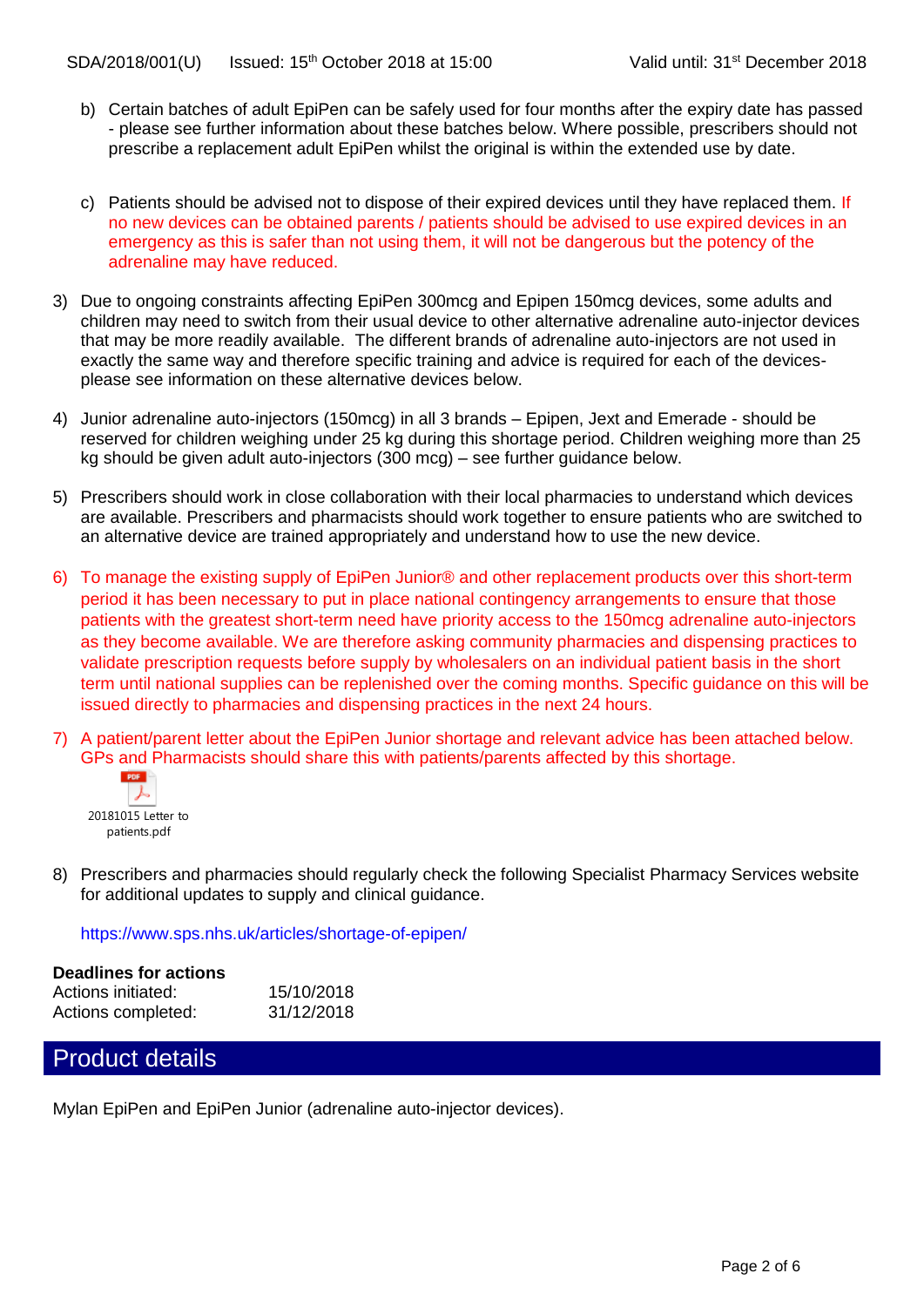## **Background**

There has been an ongoing supply issue affecting EpiPen, supplied by Mylan for several months. The issue is due to manufacturing delays from Mylan's contract manufacturer, Meridian Medical Technologies, a Pfizer company in the US. Stabilising supply is taking longer than anticipated and is affecting countries globally. Initially the delays affected the 300mcg preparation of EpiPen, however these have recently been extended to the EpiPen Junior 150mcg device.

In the UK there are two alternative adrenaline auto-injector devices available, Emerade, supplied by Bausch and Lomb and Jext, supplied by ALK. Both companies manufacture adult and paediatric presentations of adrenaline auto-injectors. Both companies are aware of the supply disruptions affecting EpiPen and EpiPen Junior and have been working with their supply chains to increase supplies to the UK for the remainder of this year.

Supplies of EpiPen 300mcg are currently available, but constraints are anticipated to continue for the coming month. Supplies of Jext 300mcg, Emerade 300mcg and 500mcg are currently available.

Mylan are currently out of stock of the EpiPen Junior 150mcg and further supplies are not expected until the end of October. Further supplies of Jext 150mcg and Emerade 150mcg are expected to be made available at UK wholesalers during the w/c 15<sup>th</sup> October, but it is not foreseen to be sufficient to fulfil normal demand and there will be a backlog of patients with already expired devices who will receive priority. Further deliveries all of three auto-injectors are expected during November, but there may be ongoing constraints until the end of this year.

To help manage product availability on an ongoing basis, all suppliers of adrenaline auto-injector devices are working with their wholesaler partners. Processes are being put in place by wholesalers to help support ensuring that devices get to those with the greatest need.

Current prescribing patterns suggest there may be a substantial proportion of children using the Junior EpiPen brand who under current guidance should already be using the Epipen 300mcg devices recommended for children over 25kg. The guidance on weight varies by device between 25-30kg for use of adult pens but for the period of this reduced supply expert clinical guidance is to use 25kg as the cut off for switching from 150mcg to 300mcg dosage for all devices. For two of the devices this will be an off-label change.

#### **Extended use beyond labelled expiry date**

Mylan UK have obtained acceptance from the MHRA to extend the use of specific batch numbers of EpiPen 300mcg auto‐injectors, beyond the labelled expiry date by four months. The affected lot numbers, which have labelled expiry dates between July 2018 and November 2018, are listed in the table below. EpiPen 300mcg auto‐injectors within these batches will have likely already been dispensed by pharmacies and will therefore be in patients' possession. To the extent possible, clinicians should defer prescribing a replacement adult EpiPen for a pen in one of the lots in the table which is within the extended use by date.

| <b>LOT</b>     | <b>Labelled Expiry Date (end</b><br>of the month) | <b>Extended Use by Date</b><br>(end of the month) |
|----------------|---------------------------------------------------|---------------------------------------------------|
| 6FA794J        | 07.2018                                           | 11.2018                                           |
| 6FA795Y        | 07.2018                                           | 11.2018                                           |
| <b>7FA112F</b> | 09.2018                                           | 01.2019                                           |
| 7FA106B        | 09.2018                                           | 01.2019                                           |
| 7FA283B        | 10.2018                                           | 02.2019                                           |
| 7FA251D        | 10.2018                                           | 02.2019                                           |
| 7FA250B        | 10.2018                                           | 02.2019                                           |
| 7FA265C        | 11.2018                                           | 03.2019                                           |
| 7FA265B        | 11.2018                                           | 03.2019                                           |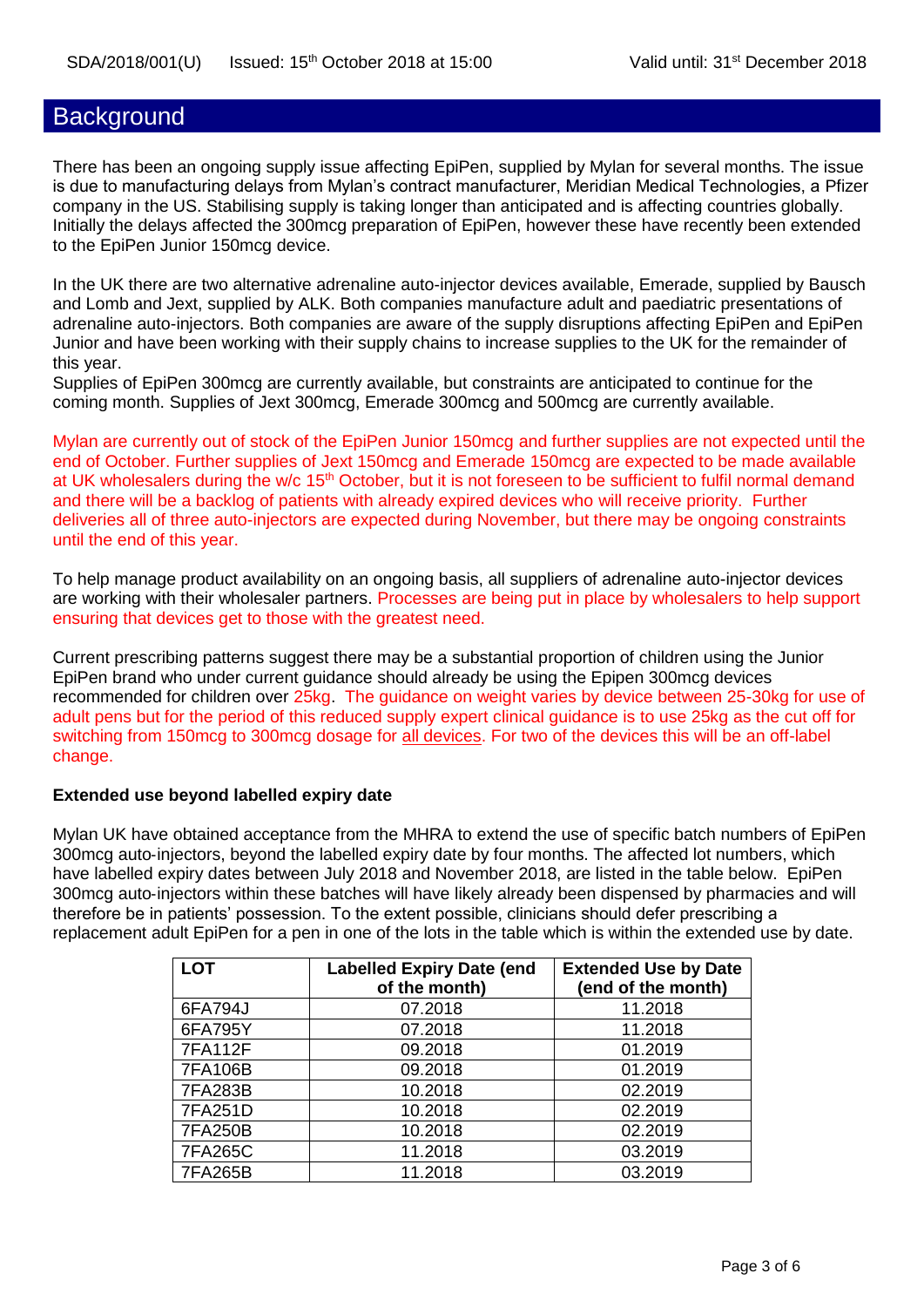The extended use only applies to the lots of Epipen 300mcg auto-injectors listed above. Patients can continue to use the Epipen 300mcg auto-injectors of these specified lots safely until the extended use by date in the table above.

Important: This extended use does not apply to EpiPen 150mcg auto-injectors or any lot number of Epipen 300mcg auto-injectors not specified. Patients must continue to adhere to the labelled expiry date on any EpiPen not covered by the lot numbers above.

However please note if no new devices can be obtained parents / patients should be advised to use expired devices in an emergency as this is safer than not using them, it will not be dangerous but the potency of the adrenaline may have reduced.

During clinical conversations with patients please stress that using an in-date device (if one can be supplied), even if not of the usual brand, is preferable to using an expired device.

Further information about this can be found here: <http://www.epipen.co.uk/>

Clinical advice to consider for patients who require adrenaline auto-injector devices:

**NOTE:** the main body of the Alert outlines the actions that are required. This section summarises the existing guidance that those actions are based on. It is intended as an easy reference summary of the existing guidance, especially as it applies to children. All prescribers should review the current guidance for the prescription of an adrenaline auto-injector for adults and children that has been developed by the Standards of Care Committee (SOCC) of the British Society for Allergy and Clinical Immunology (BSACI) as the definitive version, and also refer to the guidance in BNF and provided by manufacturers as appropriate.

#### <https://www.bsaci.org/Guidelines/adrenaline-auto-injector>

All patients should be reminded that in the onset of symptoms of anaphylaxis, they should:

- **Immediately use an adrenaline auto-injector device.**
- Immediately call an ambulance or send someone to do this. Say this is an emergency case of anaphylaxis\*

#### *\*Please note- ambulances carry adrenaline 1mg/1ml (1 in 1,000) ampoules, which are not affected by the shortage*

In view of the current shortage of adrenaline auto-injectors (AAIs), notably the junior versions, the following is considered necessary and appropriate advice to manage the supply disruption with least risk to patients and is to be applied across England. This advice may need to be reviewed as the supply situation changes over time.

#### **Consider if the initial prescription of AAIs is appropriate**

Patients at risk of anaphylaxis that should be considered for long-term provision of an adrenaline autoinjector include those:

- who have suffered a severe systemic reaction where the allergen cannot be easily avoided
- who are allergic to high-risk allergens, for example nuts with other risk factors (such as asthma), even if the reaction was relatively mild
- who had a reaction in response to trace amounts of allergen/trigger
- who cannot easily avoid the allergen
- with continuing risk of anaphylaxis (e.g. food dependent, exercise-induced)
- with idiopathic anaphylaxis
- with significant co-factors (e.g. raised baseline serum tryptase)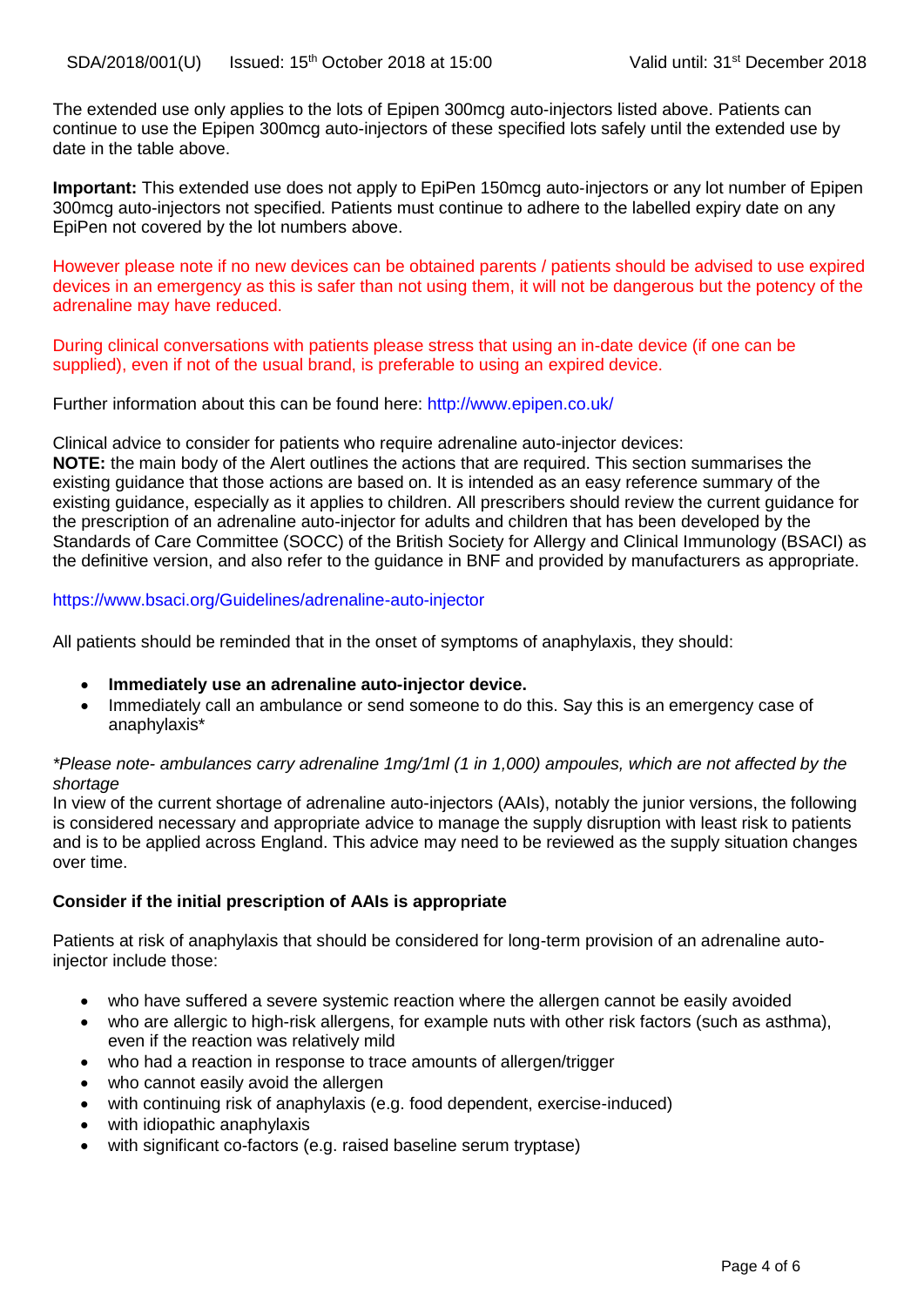The decision to prescribe requires a tailored, individual decision as part of a package of measures and is not a substitute for a referral to an allergy specialist. The decision to prescribe should be made by a clinician experienced in risk assessment in this context.

Adrenaline auto-injectors should be discontinued if the original prescription was inappropriate or the child has outgrown the allergy.

#### **How many AAIs are required?**

The majority of patients should have two AAI devices available at all times but there is existing flexibility within the prescriber information for the clinician, in exceptional cases, to prescribe one AAI, based on careful assessment of individual risk factors.

If it has been recommended that 2 AAI devices are to be available both at school and outside school but if inadequate AAIs are available, consideration should be given to leaving only one device on school premises, relying then on the backup (non-personal) device(s) available at the school, if the school has availed itself of this opportunity under the change in legislation as laid out in the current Department of Health and Social Care guidance.

#### **Which AAI devices can be used?**

The most commonly used devices in the UK are branded Epipen®. Alternative devices also exist e.g. Jext®, Emerade® and can be prescribed. The devices differ slightly in the administration technique and specific training is required for each device. The devices are not interchangeable without specific training on the device being issued to the patient. This is the responsibility of the prescriber and training may be accessed via pharmacists, practice nurses or allergy services.

The following links provide training materials for the different devices.

- EpiPen devices: <http://www.epipen.co.uk/patients/epipenr-user-guide>
- EpiPen Training video:<https://www.medicines.org.uk/emc/product/4289/rmms>
- EpiPen Junior Training Video:<https://www.medicines.org.uk/emc/product/4290/rmms>
- Jext devices: <https://jext.co.uk/>
- Jext 150 Training Video:<https://www.medicines.org.uk/emc/product/5747/rmms>
- Jext 300 Training Video:<https://www.medicines.org.uk/emc/product/5748/rmms>
- Emerade devices: <https://www.emerade-bausch.co.uk/patient/how-to-use-emerade>
- Emerade 150 Training Video:<https://www.medicines.org.uk/emc/product/5278/rmms>
- Emerade 300:<https://www.medicines.org.uk/emc/product/5280/rmms>
- Emerade 500:<https://www.medicines.org.uk/emc/product/5279/rmms>

#### **Guidance on paediatric dosing:**

**Children weighing above 25kg can, during this shortage, period be prescribed 300mcg devices in all brands** to preserve the limited supplies of 150mcg devices (junior devices) for smaller children, particularly as there is currently greater availability of the adult devices. This advice is off-label for Jext and Emerade devices but is recommended by clinical allergy specialists during this shortage period.

Whilst at present it is believed careful management of existing supply will avoid the need to use expired devices other than for batch numbers where it is known to be safe to do so, patients should be advised not to dispose of their expired devices until they have replaced them. This is because AAIs will not actively cause harm if used after expiry but they may be less effective at treating the anaphylactic episode as the potency of the adrenaline gradually reduces (and is also dependent on the conditions they were stored in). It is still preferable to use a device even if it has expired, rather than no device at all, if an in-date device is not available.